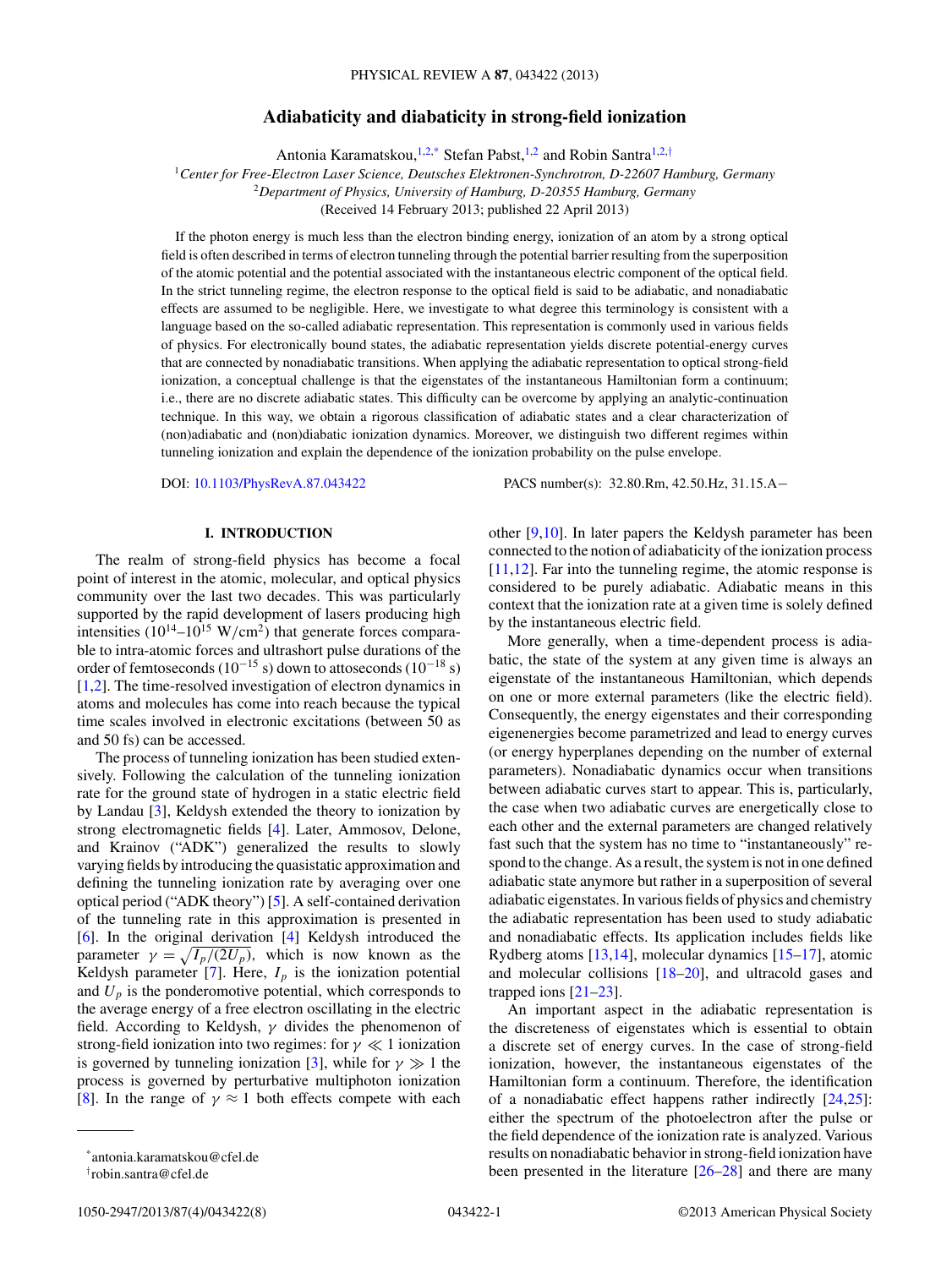<span id="page-1-0"></span>different usages of the terms "adiabatic" and "nonadiabatic." By introducing an analytic continuation in the complex plane the instantaneous Hamiltonian becomes non-Hermitian and tunneling states appear as *discrete* eigenstates. These discrete states can be now used to apply the adiabatic representation to strong-field ionization dynamics.

In this paper we strictly apply the adiabatic representation to strong-field ionization and find that in the tunneling regime the ionization dynamics is defined by a *diabatic* rather than an adiabatic behavior. Diabatic dynamics means that the response of the system follows one specific diabatic state. Here, the diabatic states are defined by the overlap with the field-free eigenstates. In this formulation we find that the ionization dynamics can be divided into two regimes. Furthermore, with increasing frequency we observe a transition from the *diabatic* to the *nondiabatic* regime. In particular, we study the few-cycle limit and find a nonconstant population as a function of the optical frequency which has been interpreted in the literature as a sign of a nonadiabatic process [\[12,25\]](#page-6-0). We show for a few-cycle pulse with a Keldysh parameter  $\gamma \ll 1$  that this effect rather represents a dependence on the form of the pulse and can be fully explained by a diabatic picture depending on a single diabatic state connected to the field-free ground state. The main text is divided into three sections:

(1) Section  $\overline{II}$  is devoted to the general theory of the equations of motion in the adiabatic basis and introduces also diabatic states.

(2) The third section presents one-photon absorption as an extreme case of a nonadiabatic (and nondiabatic) ionization process.

(3) In Sec. [IV,](#page-2-0) the central section of this paper, we develop the concept of diabaticity in strong-field ionization. We examine the transition from the diabatic to the nondiabatic ionization regime.

Atomic units are employed throughout unless otherwise indicated.

#### **II. ADIABATIC EIGENSTATES**

Whenever a system is given time to adjust to the parameters on which it depends, the response is called adiabatic. In the following, we derive the quantum-mechanical equations of motion in the adiabatic basis, which is given by the states that are eigensolutions to the Hamiltonian of the system for a set of instantaneous parameters.

Let us study a system where the Hamiltonian depends on an external time-dependent parameter  $\epsilon(t)$ . The time-dependent Schrödinger equation has the form

$$
i\partial_t|\Psi(t)\rangle = \hat{H}(t)|\Psi(t)\rangle = \{\hat{H}_0 + \hat{U}[\epsilon(t)]\}|\Psi(t)\rangle.
$$
 (1)

 $\hat{H}_0$  describes the atomic Hamiltonian, whereas  $\hat{U}$  includes all external potentials and is dependent on the parameter  $\epsilon(t)$ . At a given time *t*, the instantaneous eigenstates, which constitute the adiabatic basis, are defined by  $\mathbf{I}$ 

$$
[\hat{H}_0 + \hat{U}(t)] |\Psi_n(t)\rangle = E_n(t) |\Psi_n(t)\rangle.
$$
 (2)

To analyze adiabatic and nonadiabatic effects we expand the electronic wave function in terms of the adiabatic eigenstates,  $|\Psi(t)\rangle = \sum_{n} \alpha_n(t) |\Psi_n(t)\rangle$ . Upon inserting this expression into Eq. (1) and projecting onto the eigenstate  $|\Psi_m(t)\rangle$ , the equation of motion for the coefficient  $\alpha_m(t)$  reads

$$
i\dot{\alpha}_m(t) + i \sum_n \alpha_n(t) \langle \Psi_m(t) | \partial_t | \Psi_n(t) \rangle = \alpha_m(t) E_m(t). \quad (3)
$$

The off-diagonal matrix elements  $\langle \Psi_m(t) | \partial_t | \Psi_n(t) \rangle$  introduce couplings between different adiabatic eigenstates, thus making the dynamics nonadiabatic [\[29\]](#page-6-0). In the adiabatic approximation, where these couplings are considered to be very small, Eq. (3) becomes

$$
i\dot{\alpha}_m(t) + i\alpha_m(t)\langle\Psi_m(t)|\dot{\Psi}_m(t)\rangle = \alpha_m(t)E_m(t), \qquad (4)
$$

which is solved with the initial condition  $\alpha_m(0) = 1$  by

$$
\alpha_m(t) = \exp\bigg[-i\int_0^t dt' E_m(t')\bigg]\exp[i\gamma_m(t)],\qquad(5)
$$

where  $\gamma_m(t) = i \int_0^t dt' \langle \Psi_m(t') | \dot{\Psi}_m(t') \rangle$ , so that the system evolves in a specific adiabatic eigenstate with a phase. If, on the other hand,  $\langle \Psi_m(t) | \dot{\Psi}_n(t) \rangle$  cannot be neglected, the whole sum in Eq. (3) has to be considered, so that different adiabatic eigenstates get coupled and nonadiabatic motion emerges. We can use  $\partial_t = \frac{\partial \epsilon}{\partial t} \partial_{\epsilon}$  and express the off-diagonal coupling elements also in terms of the change in  $\epsilon$ :

$$
\langle \Psi_m | \dot{\Psi}_n \rangle = \langle \Psi_m | \partial_{\epsilon} \Psi_n \rangle \frac{\partial \epsilon}{\partial t}.
$$
 (6)

Considering a two-level system with an external perturbation proportional to  $\epsilon$ , the Hamiltonian of the system takes the form

$$
\hat{H} = \underbrace{\begin{pmatrix} -1 & 0 \\ 0 & 1 \end{pmatrix} + \frac{\Delta}{2} \begin{pmatrix} 0 & 1 \\ 1 & 0 \end{pmatrix}}_{\hat{H}_0} + \underbrace{\frac{\epsilon}{2} \begin{pmatrix} 1 & 0 \\ 0 & -1 \end{pmatrix}}_{\hat{U}},
$$
(7)

where  $\Delta$  is an internal coupling parameter. In Fig. [1](#page-2-0) the energy curves of the two adiabatic states  $|\Psi_1\rangle$  and  $|\Psi_2\rangle$  of this system are shown as a function of the external parameter  $\epsilon$ , assuming  $\Delta = 1$ . The internal coupling between the diabatic states  $|1\rangle = (1,0)^T$  and  $|2\rangle = (0,1)^T$  results in the effect that the two adiabatic curves do not cross. This phenomenon is known as an "avoided crossing." We see that  $\Delta$  is the energy splitting between  $|\Psi_1\rangle$  and  $|\Psi_2\rangle$  at the degeneracy point of the states  $|1\rangle$  and  $|2\rangle$ . If the parameter  $\epsilon$  is changed sufficiently slowly, the system will remain in a given adiabatic state  $|\Psi_i\rangle$ if, for  $\epsilon \ll 1$  or  $\gg 1$ , the system was in the state  $|\Psi_i\rangle$ . Note that in the vicinity of  $\epsilon = 1$  the character of the adiabatic states changes from  $|1\rangle$  to  $|2\rangle$  and vice versa. If  $\epsilon$  changes rapidly in the vicinity of  $\epsilon = 1$ , the system has no time to change the character of its state; it makes a transition from one adiabatic state to the other and follows the diabatic states  $|1\rangle$ and  $|2\rangle$ , respectively. These jumps between adiabatic curves make the resulting dynamics nonadiabatic. For a given value of the external parameter, we can obtain the diabatic states also by choosing the adiabatic eigenstates with the maximal overlap with the free states ( $\epsilon = 0$ ). For  $\epsilon < 1$ , the diabatic state  $|1\rangle$  has the maximal overlap with the adiabatic state  $|\Psi_1\rangle$ , while for  $\epsilon > 1$  the overlap of state  $|1\rangle$  with the adiabatic

<sup>&</sup>lt;sup>1</sup>The time dependence is implicit via the parameter  $\epsilon(t)$ .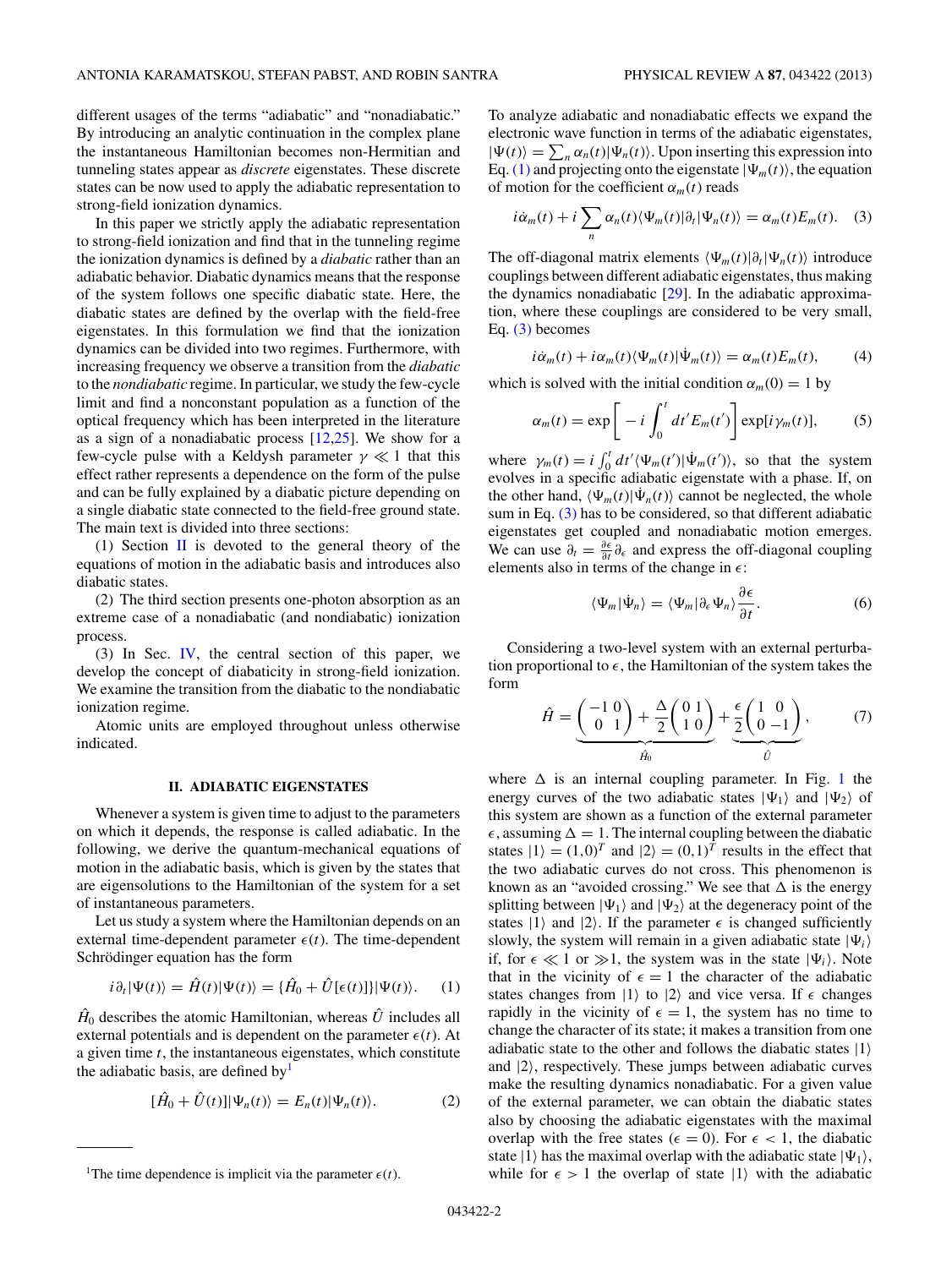<span id="page-2-0"></span>

FIG. 1. (Color online) The energy curves of the two adiabatic states  $|\Psi_1\rangle$  and  $|\Psi_2\rangle$  are shown as functions of the parameter  $\epsilon$ . Through the off-diagonal matrix element  $\Delta/2$  a nonadiabatic transition is possible, whereupon the system follows the diabatic states  $|1\rangle$  and  $|2\rangle$ , respectively.

state  $|\Psi_2\rangle$  is maximal and vice versa for the diabatic state  $|2\rangle$ . Asymptotically, the states  $|1\rangle$  and  $|2\rangle$  correspond to the states  $|\Psi_1\rangle$  and  $|\Psi_2\rangle$  before the avoided crossing and vice versa after the crossing. Near the crossing an interpolation is performed in order to obtain a continuous and smooth state.

A system's dynamics can of course also be formulated in other representations, e.g., in a diabatic basis [\[30\]](#page-6-0), where the diabatic states do cross (see the states  $|1\rangle$  and  $|2\rangle$  in Fig. 1). Usually the basis is chosen such that the off-diagonal couplings in Eq. [\(6\)](#page-1-0) vanish or are at least small [\[19,31\]](#page-6-0). However, the diabatic basis, which is derived from the adiabatic basis by a unitary transformation, is not unique and there are many different approaches for reaching a diabatic representation [\[32](#page-6-0)[–34\]](#page-7-0). One practicable method of diabatization is a local diabatization method, which means that the diabatic state is constructed piecewise in a two-level model: At each avoided crossing between two adiabatic states the diabatic state is followed. To this end, the size of the overlap with the corresponding field-free state can be used as a criterion. This method turns out to be fruitful for the description of diabatic and nondiabatic strong-field ionization (see Sec. IV). Once a diabatic representation has been found, one can ask with which rate transitions between diabatic states occur. These transitions will be called nondiabatic.

In the following section we will make use of the fact that for weak perturbations the adiabatic eigenstates can be approximated through the field-free eigenstates. Therefore, the diabatic states exhibiting the maximal overlap with the field-free states are also the adiabatic states. In this case, the nondiabatic transitions are exactly the nonadiabatic transitions described above.

#### **III. ONE-PHOTON ABSORPTION**

First, we analyze the case of one-photon absorption within the adiabatic representation. If the system is exposed to a weak electric field of the form  $F(t) = F_0 \cos(\omega t)$  (in the dipole approximation, see Sec. IV), with a frequency  $\omega$ , the system Hamiltonian is perturbed by the term  $F(t) \hat{z}$  [\[35\]](#page-7-0), where  $\hat{z}$  is pointing in the direction of the field (which is assumed to be linearly polarized). The Hamiltonian in Eq. [\(1\)](#page-1-0) takes the form

$$
\hat{H}(t) = \hat{H}_0 + F(t)\hat{z},\tag{8}
$$

where  $\hat{H}_0$  is the atomic Hamiltonian and the electric field  $F(t)$ is coupled classically to the dipole operator  $\hat{z}$  of the electron [the field  $F(t)$  corresponds to the parameter  $\epsilon$  of Sec. [II\]](#page-1-0).

In the following, we show that in the adiabatic representation the off-diagonal coupling elements in Eq. [\(3\)](#page-1-0) are crucial for introducing transitions. Let  $\{\Psi_{n_{\infty}}^{(0)}\}_{n=0}^{\infty}$  be the eigenstates of the field-free Hamiltonian,  $H_0|\Psi_n^{(0)}\rangle = \omega_n|\Psi_n^{(0)}\rangle$ . For simplicity, we assume that the initial and final states of interest in the one-photon transition are nondegenerate. Performing static perturbation theory to first order, the adiabatic eigenstates read [\[36\]](#page-7-0)

$$
\left|\Psi_n^{(1)}\right\rangle = \left|\Psi_n^{(0)}\right\rangle + \sum_{k \neq n} \frac{\langle \Psi_k^{(0)} \left| F\hat{z} \right| \Psi_n^{(0)} \rangle}{\omega_n - \omega_k} \left|\Psi_k^{(0)}\right\rangle. \tag{9}
$$

Inserting Eq. (9) in Eq. [\(6\)](#page-1-0) with  $\epsilon$  being the field *F*, we obtain the nonadiabatic coupling elements to first order in *F*:

$$
\frac{\partial F}{\partial t} \langle \Psi_m^{(0)} | \sum_{k \neq n} \frac{\langle \Psi_k^{(0)} | \hat{z} | \Psi_n^{(0)} \rangle}{\omega_n - \omega_k} | \Psi_k^{(0)} \rangle = \frac{\partial F}{\partial t} \frac{\langle \Psi_m^{(0)} | \hat{z} | \Psi_n^{(0)} \rangle}{\omega_n - \omega_m}.
$$
 (10)

We are now ready to solve Eq.  $(3)$  including nonadiabatic coupling. We may treat the operator  $\hat{V}_F = \frac{\partial F}{\partial t} \hat{\partial}_F$  as a perturbing time-dependent operator and, hence, analyze the states with time-dependent perturbation theory [\[36\]](#page-7-0). The first-order correction to the zeroth-order coefficient  $[Eq. (5)]$  $[Eq. (5)]$  is given by

$$
\alpha_f^{(1)}(t) = -i \int_0^t dt' e^{i(\omega_f - \omega_i)t'} \frac{\partial F}{\partial t'} \frac{\langle \Psi_f^{(0)} | \hat{z} | \Psi_i^{(0)} \rangle}{\omega_f - \omega_i}.
$$
 (11)

Assuming  $\omega_f > \omega_i$ , we obtain the total transition probability per unit time:

$$
w_i = \sum_f \frac{|\alpha_f^{(1)}|^2}{t} = 2\pi \sum_f \left| \langle \Psi_f^{(0)} | \frac{F_0 \hat{z}}{2} | \Psi_i^{(0)} \rangle \right|^2
$$
  
 
$$
\times \delta(\omega_f - \omega_i - \omega). \tag{12}
$$

This equation is exactly Fermi's golden rule [\[37\]](#page-7-0). In the present approach it is the nonadiabatic coupling that induces onephoton transitions between the field-free eigenstates. Viewed in this way, the phenomenon of one-photon absorption is entirely nonadiabatic. In the one-photon case, the states are well separated by a large energy gap and there is no avoided crossing due to the weak field, which is only a perturbation to the field-free states. Note that the adiabatic states coincide with the diabatic states in the weak-field limit.

#### **IV. STRONG-FIELD IONIZATION OF ATOMS**

While in the case of one-photon ionization the photon energy necessarily exceeds the ionization potential, we will now examine the situation where the atomic system is irradiated by an intense electric field  $F(t)$  with a low photon energy, i.e., many photons are needed to ionize the atom.

When applying a strong external field [see Eq. (8)] the effective potential seen by an electron gets tilted (see Fig. [2\)](#page-3-0).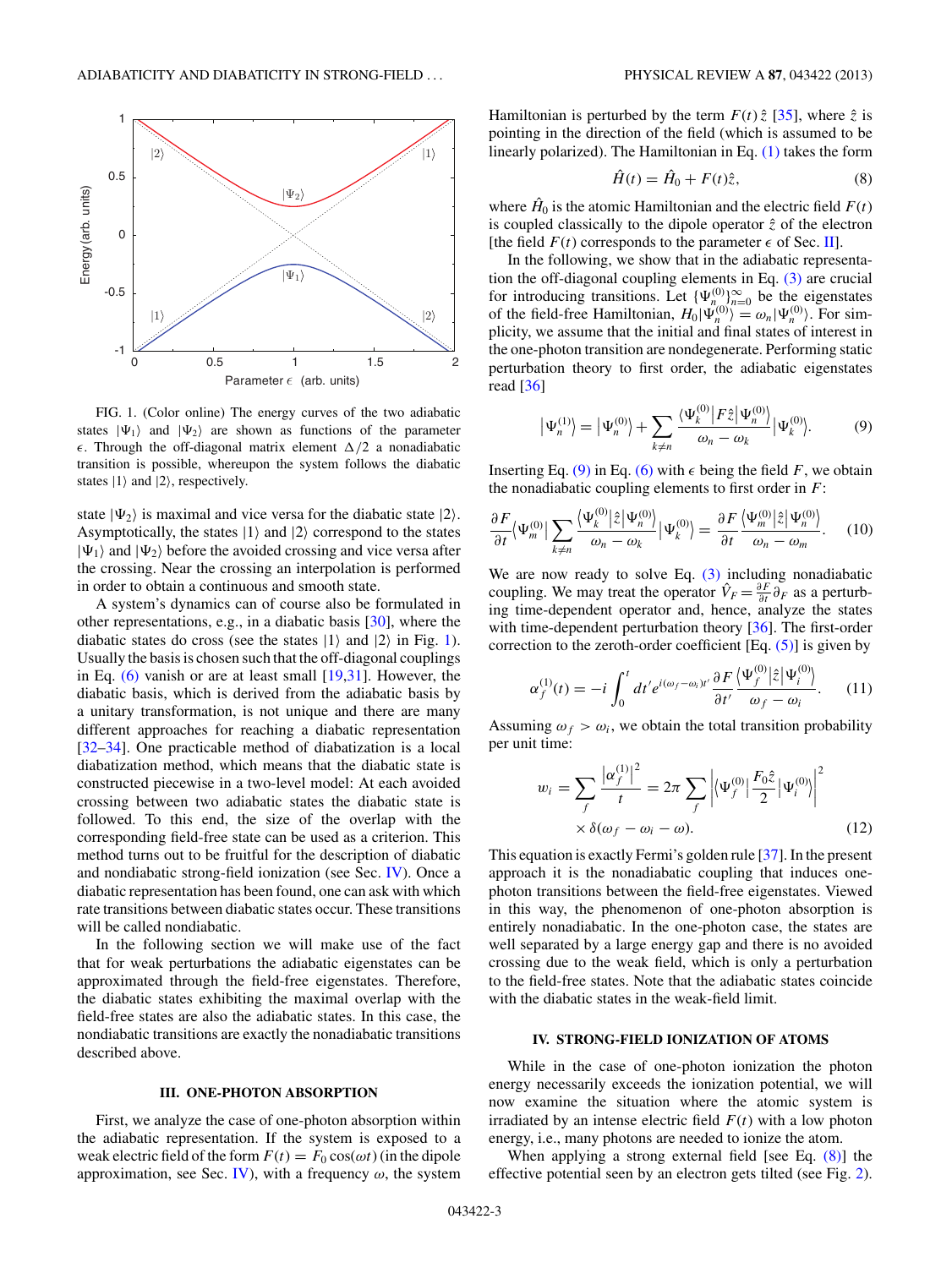<span id="page-3-0"></span>

FIG. 2. (Color online) The pure Coulomb potential of the helium atom (solid red line) tilted in the presence of the electric field (dashed green line). The dotted black line denotes the field-free ground-state energy.

Therefore, a barrier of finite height is created through which the electron can tunnel. (If the electric field is so strong that the electron's energy lies above the barrier, the electron can just leave the atom without tunneling. This effect is called above-barrier ionization [\[38,39\]](#page-7-0).) This tunneling picture of a tilted potential relies on the length form of the lightmatter interaction, i.e.,  $F(t) \hat{z}$ . Furthermore, the form of the Hamiltonian [cf. Eq.  $(8)$ ] is a result of the dipole approximation, which holds in our case, because the size of the system of interest (a few  $\AA$ ) is much smaller than the wavelength of the light pulse ( $\approx$ 1  $\mu$ m) [\[40,41\]](#page-7-0).

In order to describe strong-field ionization dynamics, the Schrödinger equation of the atom exposed to the field has to be solved nonperturbatively because perturbation theory fails for these high-field strengths. As shown in Sec.  $\mathbf{II}$  $\mathbf{II}$  $\mathbf{II}$  in the adiabatic case the system will follow a given adiabatic state without making any transition. However, in the presence of a static electric field, electronically bound states become tunneling states, which means that there is ionization via tunneling.

In the following, we will study helium as a concrete example to illustrate tunneling ionization within the framework of the adiabatic representation.

# **A. Constructing adiabatic and diabatic states for helium**

As already discussed (see Sec. [I\)](#page-0-0), in strong-field ionization the spectrum forms a continuum where a direct application of the adiabatic representation is inconvenient. To overcome this problem, a rigorous analytical continuation of the Hamiltonian can be performed by rotating the electron coordinates about an angle into the complex plane; this procedure is called complex scaling [\[42\]](#page-7-0). Another way to generate discrete eigenstates is to add a complex absorbing potential (CAP) to the Hamiltonian [\[43\]](#page-7-0). It can be shown that the latter method, which is conceptually easier, is closely connected to the complex scaling approach [\[44\]](#page-7-0). The key idea here is that for every tunneling state, i.e., every adiabatic atomic state that allows the electron to tunnel through the field-induced barrier, there exists a discrete eigenstate—a so-called Gamow vector



FIG. 3. (Color online) The real part of the energy of the first adiabatic eigenstates as a function of a static electric field. The inset magnifies avoided crossings for small electric fields.

[\[45\]](#page-7-0) or Siegert state [\[46\]](#page-7-0)—of the instantaneous Hamiltonian. A Siegert state is associated with a complex energy and lies outside the Hermitian domain of the Hamiltonian. In fact, the associated wave function is exponentially divergent for large distances from the atom. Complex scaling or the use of a CAP eliminates the divergent behavior and renders the tunneling wave function square integrable. Thus, by making the Hamiltonian non-Hermitian, it becomes possible to calculate, within Hilbert space, the complex Siegert energies of tunneling states. The imaginary part of the Siegert energy *E* provides the tunneling rate  $\Gamma$  of each Siegert state by the relation  $\Gamma = -2$  Im(*E*) [\[47,48\]](#page-7-0).

In order to obtain the instantaneous eigenstates we solve Eq. [\(2\)](#page-1-0) with the Hamiltonian in Eq. [\(8\)](#page-2-0) including a CAP. This yields the adiabatic eigenstates and corresponding eigenenergies of the atom shown in Fig. 3. A more detailed description of the methods used is given in the Appendix. We observe many avoided crossings among the higher adiabatic eigenstates for field strengths in the range below 0*.*01 a.u.  $(1 \text{ a.u.} = 5.14 \times 10^9 \text{ V/cm})$ , while the ground-state energy does not change significantly. One might wonder whether for sufficiently slow ramping of the electric field the atom follows the adiabatic ground state. Indeed, for field strengths up to 0*.*02 a.u. the adiabatic ground-state energy seems to remain constant. But we know that the electric field can mix a whole manifold of excited states into the field-free states. When this happens, the adiabatic ground state loses the character of the field-free ground state (cf. Fig. [1\)](#page-2-0). Analyzing the avoided crossings involving the adiabatic ground state around the field strength of 0*.*02 a.u., we find that the ramping of the field has to be so slow that it lies in the radio frequency regime. Therefore, the system does not follow the adiabatic ground state for the frequency range of light usually employed in experiments (typically around 800 nm, corresponding to  $4 \times 10^{14}$  Hz).

The electronic state follows the instantaneous eigenstate that has the maximal overlap with the field-free ground state. This is exactly the diabatic behavior described in Sec. [II,](#page-1-0) where the electronic state jumps from one adiabatic state to the other, keeping its field-free character. Here, we employ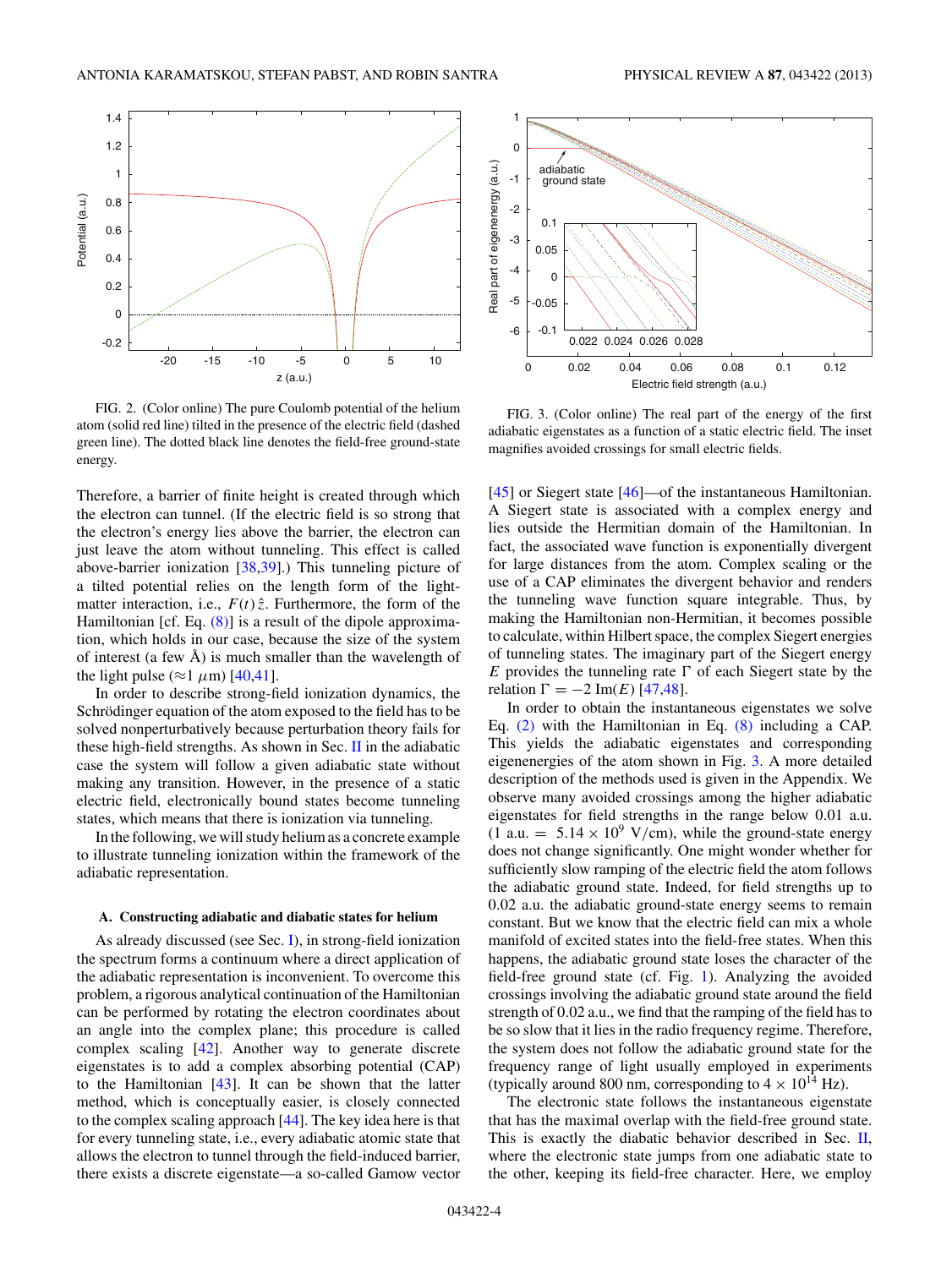<span id="page-4-0"></span>the diabatization method already alluded to in Sec. [II,](#page-1-0) where we construct the diabatic state  $|\Psi_i^{(d)}(t)\rangle$  from the adiabatic basis  $\{|\Psi_n(t)\rangle\}$  using the criterion of maximal overlap with the field-free state  $|\Psi_i^{(0)}\rangle$ , i.e.,

$$
\left|\Psi_i^{(d)}(t)\right\rangle = \left|\Psi_n(t)\right\rangle, \quad \text{where}
$$
  

$$
\left|\left\langle \Psi_n(t) \middle| \Psi_i^{(0)} \right\rangle\right| > \left|\left\langle \Psi_m(t) \middle| \Psi_i^{(0)} \right\rangle\right|, \quad \forall m \neq n.
$$
 (13)

This can be done as long as there is one distinct adiabatic state with a prominent character of the corresponding field-free state, so that the (orthogonal) complement of adiabatic states which are mixed in is small and can be ignored. The procedure works in principle also for excited states. However, for excited states the condition of a small admixture breaks down already at low-field strengths, such that this construction method works best for the field-free ground state. The overlap of the corresponding diabatic state  $|\Psi_0^{(d)}\rangle$  with the field-free ground state  $|\Psi_0^{(0)}\rangle$  is always larger than 90% for field strengths considered here [see Fig.  $4(c)$ ]. Figures  $4(a)$  and  $4(b)$  show the real part of the energy and the tunneling rate of  $|\Psi_0^{(d)}\rangle$ as a function of the electric field. The shift of the real part of the energy is well approximated by a quadratic behavior; for low-field strengths below 0*.*1 a.u. the prefactor is in accordance with the literature value of the polarizability of the helium ground state [\[49,50\]](#page-7-0). As expected, the tunneling rate increases considerably for sufficiently high-field strengths. For field strengths larger than 0*.*07 a.u. the ionization rate is well captured by the analytic expression derived in the tunneling limit of the strong-field approximation [\[7\]](#page-6-0).

Studying the adiabatic eigenstates and the avoided crossings reveals the suitability of the diabatic state constructed as shown above for the description of strong-field ionization. The advantage of the diabatic basis is that the system follows one single diabatic state, which gives a clear and intuitive picture for the explanation of the physics in the tunneling regime.



FIG. 4. (Color online) (a) The real part of the energy of the diabatic state  $|\Psi_0^{(d)}\rangle$  and (b) its tunneling rate,  $\Gamma = -2\text{Im}(E)$ , shown as a function of the electric field. (c) The overlap of  $|\Psi_0^{(d)}\rangle$  with the field-free ground state.

#### **B. Ionization dynamics**

So far, the analysis was performed for the spectrum of adiabatic eigenstates, i.e., for static electric fields. Now we introduce dynamics by considering a Gaussian pulse of the form

$$
F(t) = f(t)\cos(\omega t) = F_0 e^{-t^2/2\tau^2} \cos(\omega t),
$$
 (14)

where  $F_0$  is the peak strength of the electric field,  $\tau$  is connected to the full width of the pulse at half maximum by  $\tau^2 = (FWHM)^2/(8 \ln 2)$ , and  $\omega$  is the field frequency.

We want to calculate the ionization probability out of the diabatic state  $|\Psi_0^{(d)}\rangle$  when applying this pulse. Let us assume that we have found a diabatic basis in which this particular diabatic state can be described by a coefficient  $\alpha_{0}^{(d)}$ . Then the exact wave function reads  $\Psi(t) = \sum_i \alpha_i^{(d)}(t) \Psi_i^{(d)}(t)$ . In analogy to the case of the adiabatic representation, equations of motion can be obtained for the coefficients in the diabatic basis where now coupling elements between the diabatic states imply nondiabatic transitions [cf. Eq. [\(3\)\]](#page-1-0). If, in a "diabatic approximation," the nondiabatic transitions are neglected we obtain the following equation of motion for the coefficients:

$$
i\dot{\alpha}_i^{(d)}(t) = \left[E_i^{(d)} - i\frac{\Gamma_i^{(d)}}{2}\right] \alpha_i^{(d)}(t),\tag{15}
$$

where  $\Gamma_i^{(d)}$  is the ionization rate of the diabatic state *i*. From the ionization rate of our distinguished diabatic state its population evolution  $P_0^{(d)}(t) = |\alpha_0^{(d)}(t)|^2$  during the pulse can be inferred. To this end, the equation of motion for the probability of remaining in this particular diabatic state is calculated (we omit indices for the sake of readability):

$$
\frac{dP}{dt} = \frac{d}{dt} |\alpha(t)|^2 = \alpha^*(t)\dot{\alpha}(t) + \dot{\alpha}^*(t)\alpha(t). \tag{16}
$$

Inserting Eq.  $(15)$  in this equation the following rate equation for the population is obtained (cf.  $[40]$ ):

$$
\dot{P}(t) = -\Gamma[F(t)] P(t), \qquad (17)
$$

which can be analytically solved by separation of variables:

$$
P(t) = \exp\left\{-\int_{-\infty}^{t} dt' \,\Gamma[F(t')] \right\},\qquad(18)
$$

with the initial condition  $P(t = -\infty) = 1$ . Note that the rate depends on the external field. Inserting the tunneling rate of the diabatic state in Eq. (18) we calculate the diabatic ionization dynamics. Thereby we observe how much is ionized out of  $|\Psi_0^{(d)}\rangle$ . Deviations from Eq. (18) in the population dynamics can be attributed to nondiabatic behavior, i.e., transitions to other diabatic states.

The results for four selected photon energies are shown in Fig. [5](#page-5-0) for an electric-field amplitude of  $F_0 = 0.25$  a.u. The pulse duration is kept constant so that we can study the ionization regime from few- to multicycle pulses. The exact result refers to the numerical solution of the Schrödinger equation [see Eq.  $(1)$ ], where all dynamics are included, while the calculation of the diabatic curve via Eq. (18) involves only the diabatic state  $|\Psi_0^{(d)}\rangle$ . The gray-shaded areas in the background indicate the pulse intensity. In the frequency range shown, the evolution of the ground-state population is well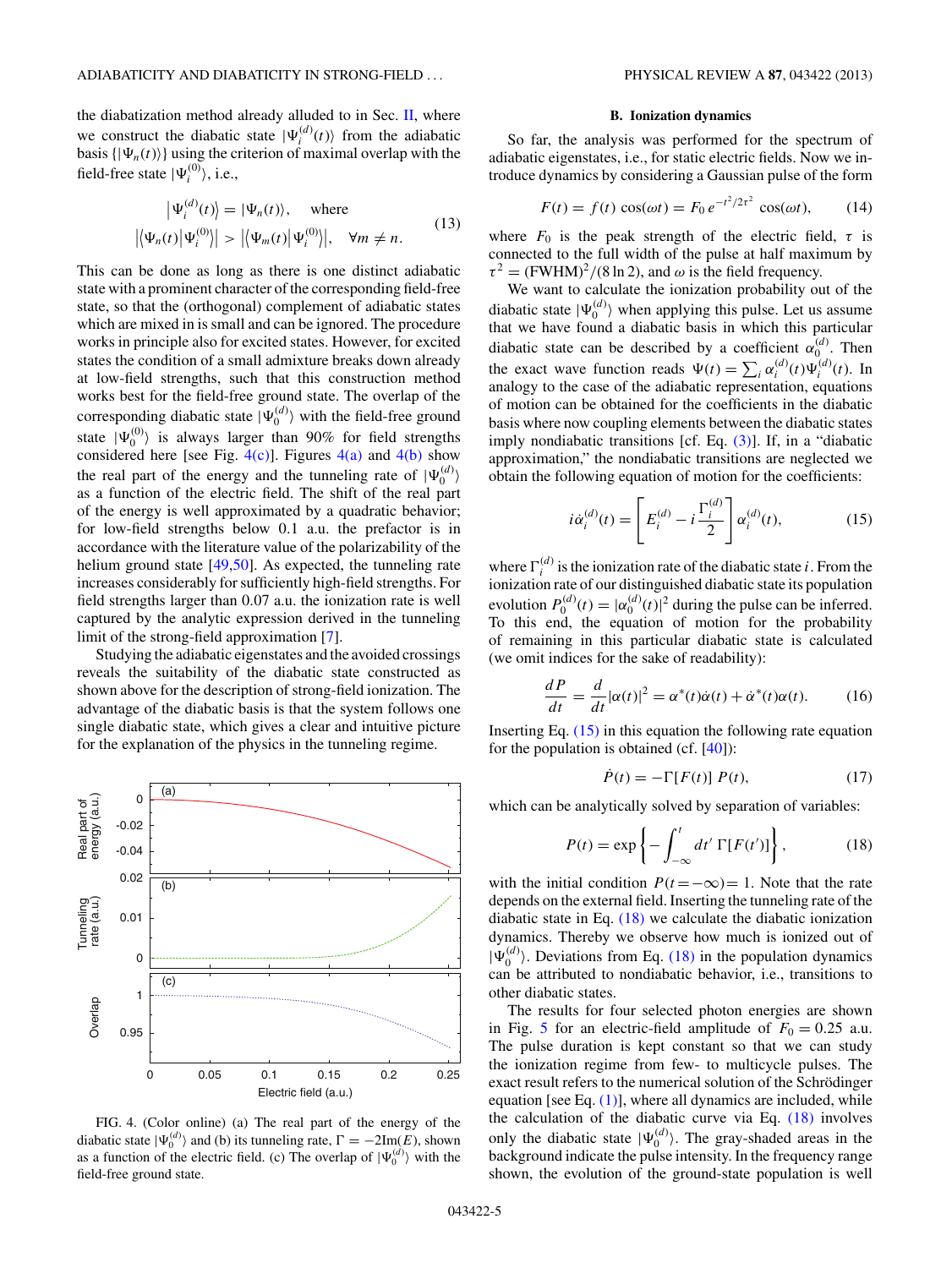<span id="page-5-0"></span>

FIG. 5. (Color online) Comparison of the ground-state populations calculated via numerical solution of the Schrödinger equation and via the rate equation [\(18\)](#page-4-0) for the distinguished diabatic state for four different photon energies. The pulse intensities are highlighted in the background: the pulse amplitude is  $F_0 = 0.25$  a.u., and the pulse duration is 400 a.u. ( $\approx$ 10 fs).

described by considering only the single diabatic state. For  $\omega = 0.3{\text{-}}0.8 \text{ eV}$  [see Figs.  $5(a)$ – $5(c)$ ] the difference between the numerically exact and the diabatic calculation is insignificant, while for  $\omega = 1.5$  eV [see Fig.  $5(d)$ ] the discrepancy between the two methods becomes more noticeable. This is exactly the difference which gives us a measure of nondiabaticity. To clarify this further, a comparison between the two methods is shown in Fig. 6 for a peak field strength of 0*.*2 a.u. by depicting the populations  $[Fig. 6(a)]$  and the relative difference [Fig.  $6(b)$ ] between them after the end of the pulse. One can clearly see that for sufficiently low energies the total ionization probability is reproduced exactly by considering only the



FIG. 6. (Color online) (a) Ground-state population after the end of the pulse calculated via numerical solution of the Schrödinger equation and from the single diabatic ground state as a function of the photon energy and (b) relative difference between the two results, corresponding to the degree of nondiabaticity of the ionization. The peak field strength is  $F_0 = 0.2$  a.u., and the pulse duration is 400 a.u. The corresponding Keldysh parameter  $\gamma$  is shown for different regions.

diabatic state (region I). For higher energies around 1 eV (region II), the difference increases significantly, indicating that nondiabatic effects start to become important.

### **C. Nondiabaticity and the special case of few-cycle pulses**

In order to find a common way of speaking we incorporate the Keldysh parameter in our considerations, which has been used as an adiabaticity parameter. Following our language of the adiabatic representation, the ionization in the tunneling regime,  $\gamma \ll 1$ , is diabatic rather than adiabatic. We conclude from Fig. 6 that in the region where  $\gamma \approx 1$  the relative difference between the results calculated from the diabatic ionization rate via Eq. [\(18\)](#page-4-0) and from the solution of the Schrödinger equation is greater than 10%. This is a clear sign of *nondiabatic* behavior. Already for *γ* ≈ 0*.*17 the diabatic ionization probability starts to differ slightly from the total ionization probability. For a fixed pulse duration we can also divide the frequency range according to the number of cycles in the pulse. Starting from the highest frequencies studied here we have multicycle pulses, until we reach few-cycle pulses at a photon energy of  $\approx 0.8$  eV.

The dynamics for few-cycle pulses is commonly considered to be nonadiabatic (in our language this translates to nondiabatic) [\[12,25\]](#page-6-0). We find that even for few-cycle pulses the tunneling is completely diabatic. In the framework of ADK theory and other approaches [\[51\]](#page-7-0) the ionization rate  $\Gamma(t)$  is obtained by integrating over one period of the field [\[6\]](#page-6-0):

$$
\overline{\Gamma}(t) = \frac{1}{2\pi} \int_0^{2\pi} d\varphi \, \Gamma[f(t) \, \cos \varphi],\tag{19}
$$

where  $\Gamma[F]$  is the instantaneous ionization rate. Hence, the fact that the ADK theory of tunneling ionization and similar approaches cannot reproduce the correct (diabatic) ionization rate for few-cycle pulses is not due to coupling to higher states [\[24,25\]](#page-6-0) but rather because the pulse envelope changes dramatically within one cycle. In this limit the rate cannot be averaged over one period as was done in Eq. (19), whereas for multicycle pulses it can be used in combination with Eq. [\(18\),](#page-4-0) yielding

$$
P(t) \approx \exp\left\{-\int_{-\infty}^{t} dt' \overline{\Gamma}[f(t')] \right\}.
$$
 (20)

Analyzing region I in Fig. 6 further, we observe that the ionization probability is not constant as a function of photon energy. But the population loss in region I is well described by the ionization out of  $|\Psi_0^{(d)}\rangle$ . According to our argument above, the apparent frequency dependence is rather a dependence on the form of the pulse or analogously on the relation between the cycles and the pulse envelope, which appears in a pronounced way for few-cycle pulses. Preferably, to avoid confusion, it could be called form dependence. As we have seen, the ionization behavior for few-cycle pulses can be well understood from the dynamics of a single diabatic state.

# **V. CONCLUSION**

We have studied the dynamics of tunneling ionization in atoms and have found that, within the framework of the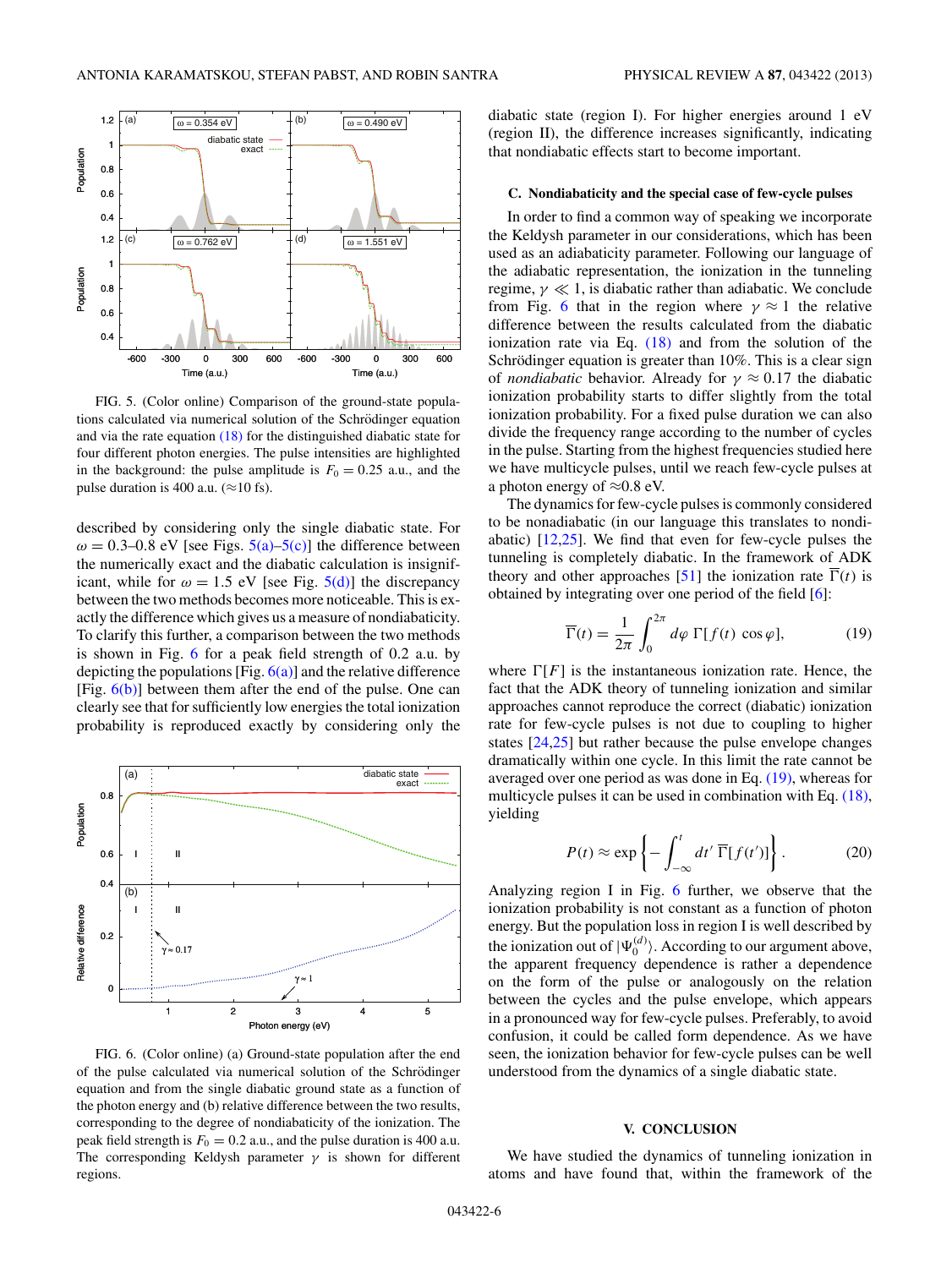<span id="page-6-0"></span>adiabatic representation, it is diabatic rather than adiabatic. We have identified two distinct ionization regimes depending on their diabatic behavior. In particular we have characterized the transition from the diabatic to the nondiabatic regime.

In the low-frequency limit the total ionization probability is reproduced by the contribution of the tunneling probability of one single diabatic state. This means that in this regime there are no significant transitions to other diabatic states. For few-cycle pulses, the ionization probability depends on the frequency for a fixed pulse duration. However, this is not a nondiabatic effect, but the effect stems from the form dependence of the pulse and the consequent fact that the rate cannot be averaged any longer over one period.

When nondiabatic transitions start to happen, the difference between the diabatic state ionization probability and the total probability increases dramatically. For frequencies in the range of the binding energy of the atom one-photon absorption can occur, which is a completely nonadiabatic and even nondiabatic process. Already for parameters  $\gamma \approx 0.17$  the diabatic ionization probability starts to differ noticeably from the total ionization probability, even though the perturbative multiphoton regime is not yet entered. From the perspective of the adiabatic representation, the Keldysh parameter is found to be an approximate measure of diabaticity.

# **ACKNOWLEDGMENTS**

A.K. is grateful to Oriol Vendrell for fruitful discussions. This work has been supported by the Deutsche Forschungsgemeinschaft under Grant No. SFB 925/A5.

- [1] J. Giles, [Nature \(London\)](http://dx.doi.org/10.1038/420737a) **420**, 737 (2002).
- [2] F. Krausz and M. Y. Ivanov, [Rev. Mod. Phys.](http://dx.doi.org/10.1103/RevModPhys.81.163) **81**, 163 (2009).
- [3] L. D. Landau and E. M. Lifshitz, *Quantum Mechanics: Non-Relativistic Theory*, 3rd ed. (Butterworth-Heinemann, London, 1981).
- [4] L. V. Keldysh, Sov. Phys. JETP **20**, 1307 (1965).
- [5] M. V. Ammosov, N. B. Delone, and V. P. Krainov, Sov. Phys. JETP **64**, 1191 (1986).
- [6] C. Z. Bisgaard and L. B. Madsen, Am. J. Phys. **72**[, 249 \(2004\).](http://dx.doi.org/10.1119/1.1603274)
- [7] M. Y. Ivanov, M. Spanner, and O. Smirnova, [J. Mod. Opt.](http://dx.doi.org/10.1080/0950034042000275360) **52**, [165 \(2005\).](http://dx.doi.org/10.1080/0950034042000275360)
- [8] G. Mainfray and C. Manus, [Rep. Prog. Phys.](http://dx.doi.org/10.1088/0034-4885/54/10/002) **54**, 1333 (1991).
- [9] V. S. Popov, Phys.-Usp. **47**[, 855 \(2004\).](http://dx.doi.org/10.1070/PU2004v047n09ABEH001812)
- [10] K. Yamanouchi, *Lectures on Ultrafast Intense Laser Science 1*, 1st ed. (Springer, New York, 2010).
- [11] E. Mevel, P. Breger, R. Trainham, G. Petite, P. Agostini, A. Migus, J.-P. Chambaret, and A. Antonetti, [Phys. Rev. Lett.](http://dx.doi.org/10.1103/PhysRevLett.70.406) **70**, [406 \(1993\).](http://dx.doi.org/10.1103/PhysRevLett.70.406)
- [12] A. Becker, L. Plaja, P. Moreno, M. Nurhuda, and F. H. M. Faisal, Phys. Rev. A **64**[, 023408 \(2001\).](http://dx.doi.org/10.1103/PhysRevA.64.023408)
- [13] J. R. Rubbmark, M. M. Kash, M. G. Littman, and D. Kleppner, Phys. Rev. A **23**[, 3107 \(1981\).](http://dx.doi.org/10.1103/PhysRevA.23.3107)
- [14] W. Clark and C. H. Greene, [Rev. Mod. Phys.](http://dx.doi.org/10.1103/RevModPhys.71.821) **71**, 821 (1999).
- [15] J. R. Stine and J. T. Muckerman, [J. Chem. Phys.](http://dx.doi.org/10.1063/1.432892) **65**, 3975 [\(1976\).](http://dx.doi.org/10.1063/1.432892)

## **APPENDIX: PROPAGATION METHODS**

This short section provides supplementary details on the technical features involved in our calculations. We need to find the exact solution of the Schrödinger equation [see Eq.  $(1)$ ] for the time-dependent Hamiltonian [see Eq. [\(8\)\]](#page-2-0). Via the propagation of the wave function in time, where the full dynamics are considered (adiabatic and nonadiabatic), we obtain the numerically exact solution. In the adiabatic approach the instantaneous Hamiltonian for different field strengths (corresponding to different time steps) is diagonalized. In the latter case the adiabatic eigenstates are obtained, so that the adiabatic dynamics are studied.

For both methods we employ the time-dependent configuration interaction singles (TDCIS) scheme [\[52,53\]](#page-7-0). Starting with the Hartree-Fock ground state [\[54\]](#page-7-0) as the field-free ground state,  $|\Phi_0\rangle$ , we include one-particle–one-hole configurations [\[55\]](#page-7-0), describing the excitations of the system. The TDCIS wave function reads

$$
|\Psi(t)\rangle = \alpha_0(t)|\Phi_0(t)\rangle + \sum_{i,a} \alpha_i^a(t)|\Phi_i^a(t)\rangle, \quad (A1)
$$

where the index *i* symbolizes an initially occupied orbital, whereas *a* denotes a virtual orbital to which the particle can be excited. This means that we consider only configurations where one particle is singly excited, thereby creating one hole. We use the software packages ARPACK [\[56\]](#page-7-0) and LAPACK [\[57\]](#page-7-0) to calculate the adiabatic eigenstates. The two methods used permit us to compare the explicitly adiabatic dynamics with the exact calculation, where all dynamics are included.

- [16] J. C. Tully, [J. Chem. Phys.](http://dx.doi.org/10.1063/1.459170) **93**, 1061 (1990).
- [17] S. Hammes-Schiffer and J. C. Tully, [J. Chem. Phys.](http://dx.doi.org/10.1063/1.467455) **101**, 4657 [\(1994\).](http://dx.doi.org/10.1063/1.467455)
- [18] P. Pechukas, Phys. Rev. **181**[, 174 \(1969\).](http://dx.doi.org/10.1103/PhysRev.181.174)
- [19] F. T. Smith, Phys. Rev. **179**[, 111 \(1969\).](http://dx.doi.org/10.1103/PhysRev.179.111)
- [20] W. H. Miller and T. F. George, [J. Chem. Phys.](http://dx.doi.org/10.1063/1.1677083) **56**, 5637 (1972).
- [21] I. Bloch, J. Dalibard, and W. Zwerger, [Rev. Mod. Phys.](http://dx.doi.org/10.1103/RevModPhys.80.885) **80**, 885 [\(2008\).](http://dx.doi.org/10.1103/RevModPhys.80.885)
- [22] S. Dürr, T. Volz, A. Marte, and G. Rempe, *[Phys. Rev. Lett.](http://dx.doi.org/10.1103/PhysRevLett.92.020406)* 92, [020406 \(2004\).](http://dx.doi.org/10.1103/PhysRevLett.92.020406)
- [23] J. von Stecher and C. H. Greene, [Phys. Rev. Lett.](http://dx.doi.org/10.1103/PhysRevLett.99.090402) **99**, 090402 [\(2007\).](http://dx.doi.org/10.1103/PhysRevLett.99.090402)
- [24] R.M. Potvliege, E. Mese, and S. Vučić, *[Phys. Rev. A](http://dx.doi.org/10.1103/PhysRevA.81.053402)* 81, 053402 [\(2010\).](http://dx.doi.org/10.1103/PhysRevA.81.053402)
- [25] J. Zheng, E. Qiu, Y. Yang, and Q. Lin, [Phys. Rev. A](http://dx.doi.org/10.1103/PhysRevA.85.013417) **85**, 013417 [\(2012\).](http://dx.doi.org/10.1103/PhysRevA.85.013417)
- [26] J. S. Parker, G. S. J. Armstrong, M. Boca, and K. T. Taylor, J. Phys. B **42**[, 134011 \(2009\).](http://dx.doi.org/10.1088/0953-4075/42/13/134011)
- [27] X. Wang and J. H. Eberly, [J. Chem. Phys.](http://dx.doi.org/10.1063/1.4752079) **137**, 22A542 [\(2012\).](http://dx.doi.org/10.1063/1.4752079)
- [28] G. L. Yudin and M. Y. Ivanov, Phys. Rev. A **64**[, 013409 \(2001\).](http://dx.doi.org/10.1103/PhysRevA.64.013409)
- [29] C. Zener, [Proc. R. Soc. London A](http://dx.doi.org/10.1098/rspa.1932.0165) **137**, 696 (1932).
- [30] W. Lichten, Phys. Rev. **131**[, 229 \(1963\).](http://dx.doi.org/10.1103/PhysRev.131.229)
- [31] M. Baer, [Chem. Phys. Lett.](http://dx.doi.org/10.1016/0009-2614(75)85599-0) **35**, 112 (1975).
- [32] M. Baer, Phys. Rep. **358**[, 75 \(2002\).](http://dx.doi.org/10.1016/S0370-1573(01)00052-7)